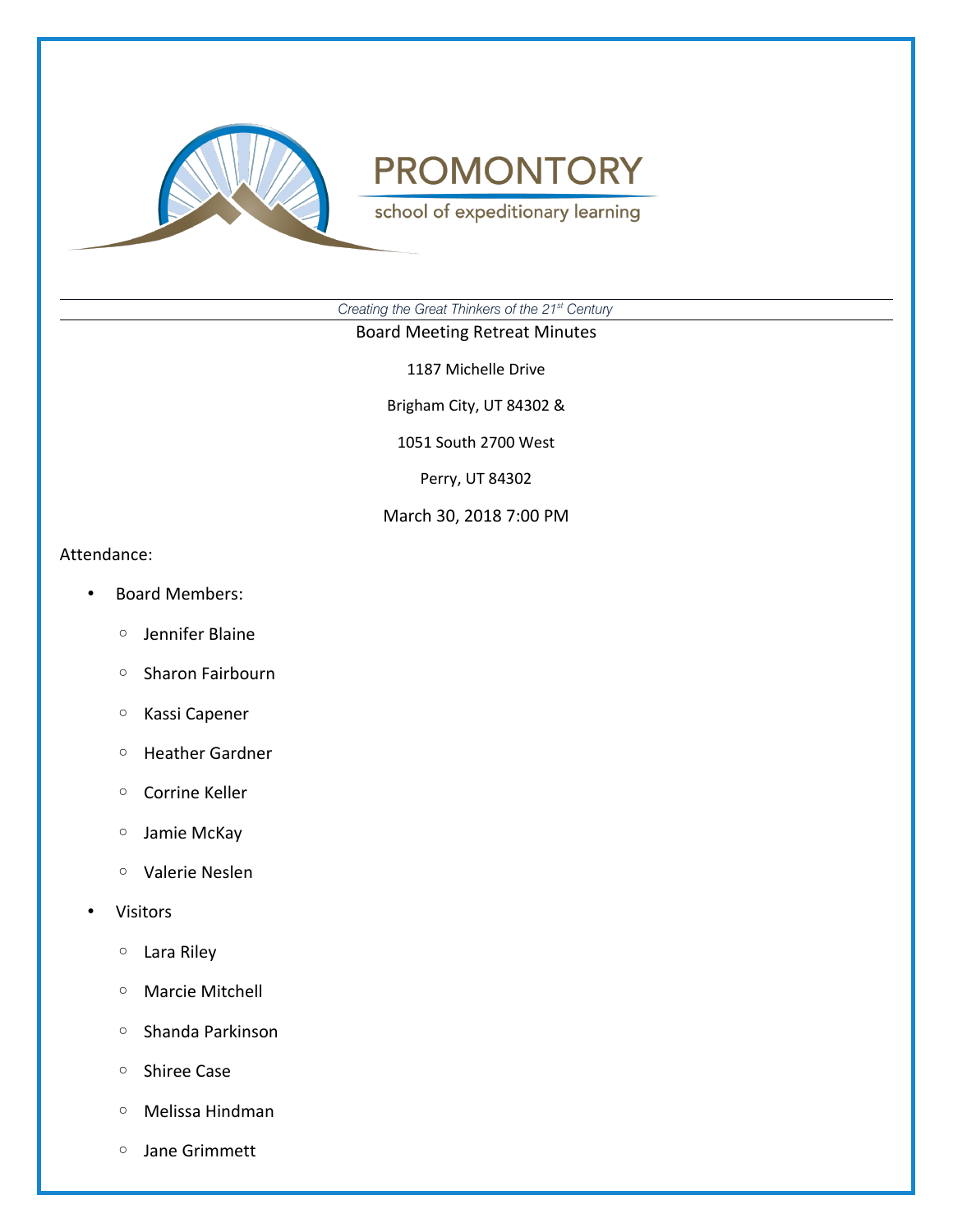

school of expeditionary learning

*Creating the Great Thinkers of the 21st Century*

### 11:10 AM- Call to Order

- Welcome- Kassi Capener
- Mission Statement- Jennifer Blaine

### 11:19 AM Business

- New Board Member Training-Jennifer
	- Purpose-The school board provides assurance that the vision and mission of Promontory stays alive and thrives. The school board oversees the financial well being of the school. If Promontory is a ship then the board is who decides where the ship is going. The administration are the ones steering the ship. The staff and students are the crew manning the ship. The school board answer How well... and the administration answers how will... The board speaks with one voice, with a vote while in a public meeting. A board member alone carries no decision making power.

1:00 PM -Discuss Mega Celebration-

- Kindergarten-4:30 PM scheduled COL. Ask Mrs. Moyer if she wants to add the COL to the mega celebration or keep it at designated time.
- Valerie Neslen- Schedule of Events
- Purpose- School Unity
- Friday May 18-Tentative Date
- Inviting VIP from the community and state board of education
- Speaker- Someone to promote the school and the celebration
	- Jamie McKay
	- Jennifer to MC and introduce Jamie
	- Sound System; Megan is working on getting outdoor sound system
	- DJ: Same girl as last year-Jamie has her contact information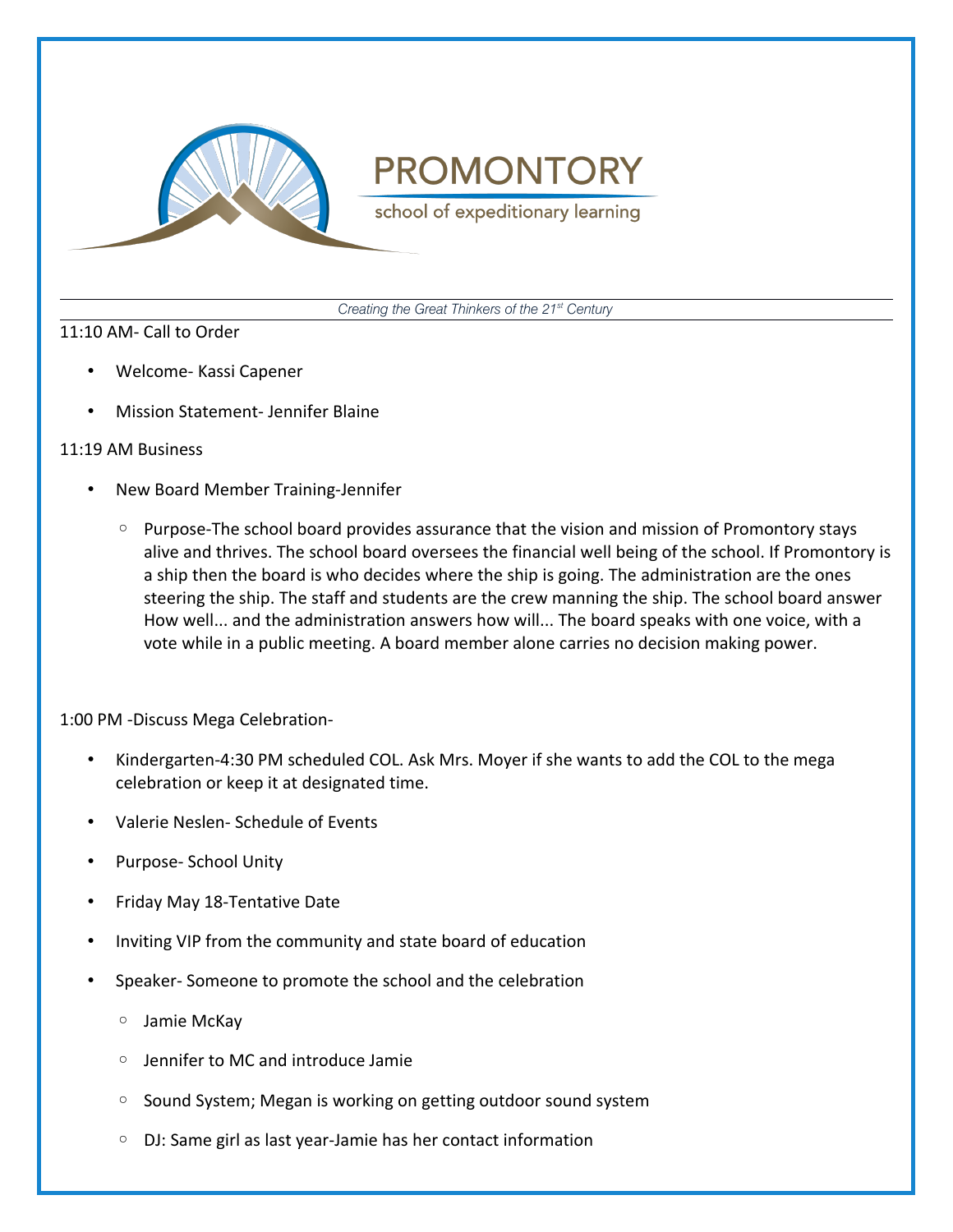

school of expeditionary learning

*Creating the Great Thinkers of the 21st Century*

- MC canidates throughout the night: Danielle, (possible) 7/8 student
- Children's choir
	- All who are singing wear fieldwork shirts
	- Wax museum participants can wear costume
	- $\blacksquare$  t-shirt-Kassi and Sharon will discuss what direction to go with the t-shirts. Will check in with Valerie April 13.
- Ribbon and Scissors
	- scissors- Kassi, Jennifer Christensen
	- Ribbon- Jennifer
- Setup
	- Chairs-Sharon
		- -reserve chairs for handicap and elderly and VIP
		- standing/blankets/camp chairs
		- Sound System- Valerie, Jamie, Megan
	- Signs- Jennifer
		- $\blacksquare$  at the pavilion
		- Signs to put around the celebration
	- Parking- Shanda and Valerie (Kristi Bowls?)
		- Communicate with Perry City
		- Volunteers to help direct traffic
	- Food -Danielle, Sheri, Marcie, Jane
		- Perry City approved Food Trucks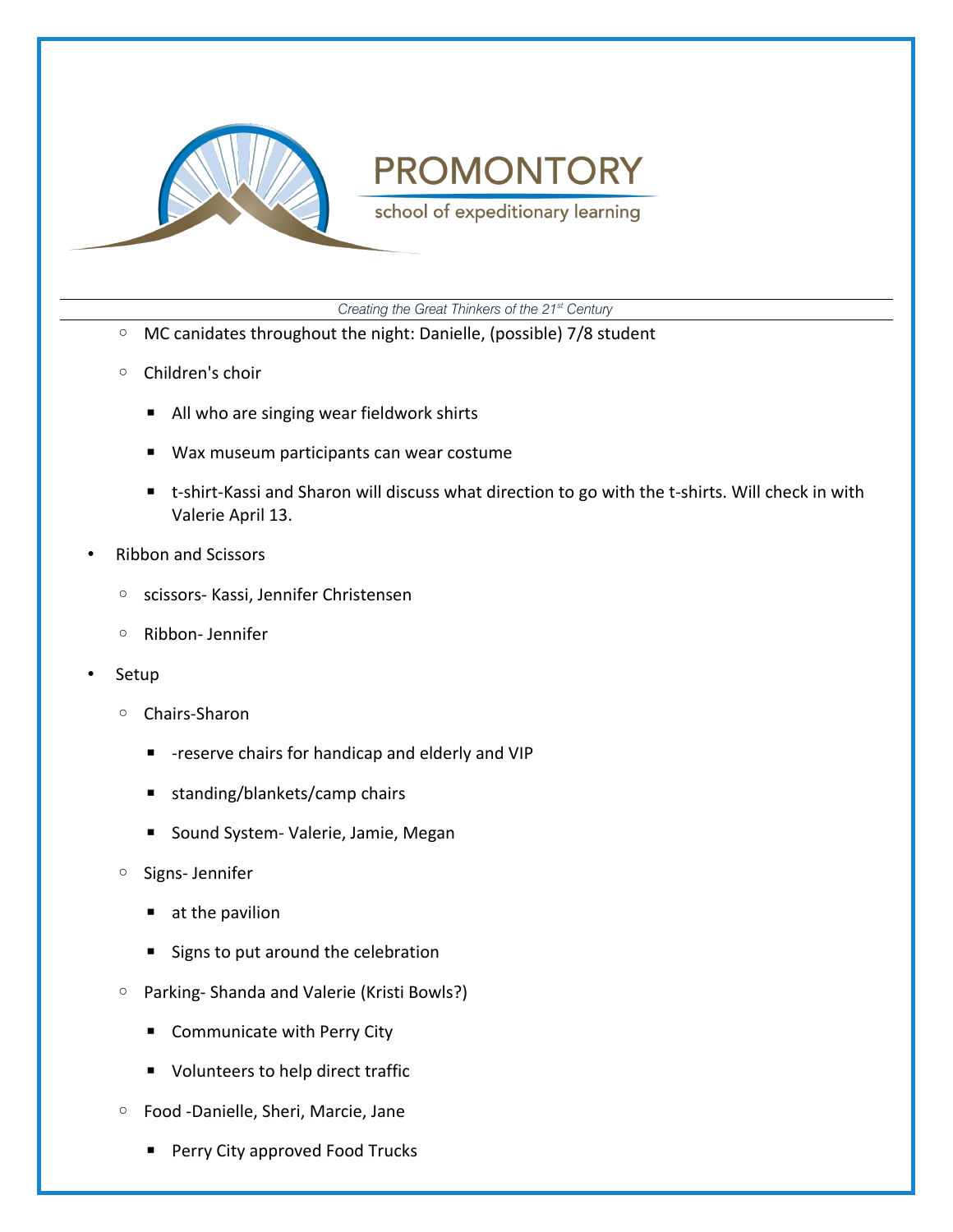

school of expeditionary learning

*Creating the Great Thinkers of the 21st Century*

- Sheri drew a great map depicting school where to place events
- Inviting Food trucks and coordinating
- Committee will decide if to have school kitchen provide food
- Fundraiser-
	- Silent Auction- Shiree
		- 1-2 baskets per crew- Marcie, Melissa, Jane
		- Communication-Marcie
		- There needs to be one collection place for moneys
		- Baskets location: TBD
		- Proceeds to go for: Outdoor Wifi
	- Sponsor a plant/landscaping element- Shiree
		- Tours- Jenn and her Development crew (wear a bright standout color)
	- Advertising/PR/Communication with families before event- Kassi, Sharon, Rebecca Ciseros
		- VIPs, who they are; contact them, send invitation and reserve parking
			- Will receive a fancier inviation
		- Communicate with staff -Jamie
		- Communicate with Jamie -Valerie
		- Communicate with Families Jen, Kassi
			- emails, flyers (Student council at pickup), facebook, newspaper, newsletter
			- Invitations -LeAnn
	- Flow of Events- Valerie, Lara